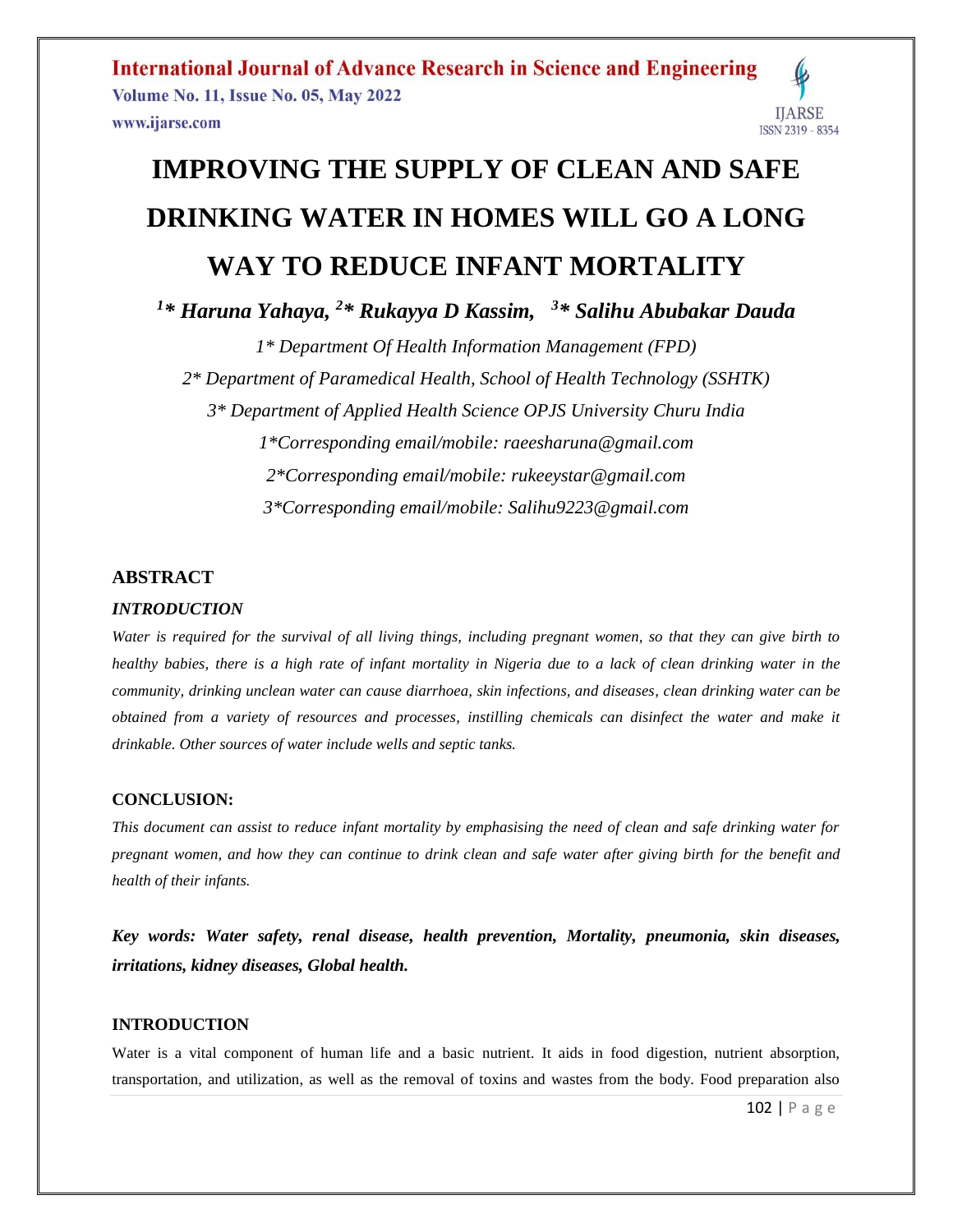### **International Journal of Advance Research in Science and Engineering Volume No. 11, Issue No. 05, May 2022**



www.ijarse.com

necessitates the use of water. Domestic water is described as "water utilised for all common domestic purposes," such as drinking, bathing, and cooking. Household water that is safe for these purposes is known as safe domestic water. It is free of harmful elements that would make it unfit or unsafe for drinking or other household uses. Similarly, safe drinking water, also known as potable water, is water that does not contain impurities that make it harmful to drink.

Public water systems, private wells, and bottled water are all possible sources of drinking water. It may be as simple as turning on the tap from an EPA-regulated public water system to ensure safe and healthful drinking water. A water filter, a check on water fluoridation, or an examination to ensure a septic tank is not too close to a private well may be required for other water sources. It's critical to understand where drinking water comes from, how it's been treated, and whether or not it's safe to consume.

For people living in Nigeria's poorer communities, this economic imbalance is distorting access to basic water supplies. According to data compiled by The Conversation in 2017, over 80% of wealthy Nigerians have access to a basic water supply and safe drinking water, whereas only 49% of poor Nigerians do.

Journalist Dele Sobowale investigated population growth in Nigeria and discovered that the country's population is growing at a rate of 6 million people each year. Furthermore, 80 percent of the 6 million people lack access to safe drinking water. This means that the water they now have access to does not meet Nigeria's drinking water requirements. Nigeria tests water for taste, odour, bacteria, and E. coli to see if it meets its criteria.

According to the results of the testing, 64 percent of Nigerian homes have access to safe drinking water sources such as piped water, boreholes, and rainwater collection. However, the findings revealed that around 90% of Nigerian families received E. coli-contaminated water at some point, whether from clean or non-clean sources.

Despite all of this, many people are working to resolve the problem. In Nigeria, many organizations are attempting to improve water quality.

### **Six factors that determine whether or not a water supply can effectively maintain good health**

- 1. Water quality refers to bacteria and chemical elements in the water that might cause diarrhoeal and nondiarrhoeal sickness.
- 2. The amount of water that is accessible and used.

This is mostly governed by

(a) the distance travelled, where water must be carried (frequently on the heads or backs of children and women), and

(b) the user's affluence.

3. While access to water may be simply an issue of physical distance or ascent, it may also have financial and/or cultural elements if some social groups are denied access to specific water sources due to cost or cultural barriers.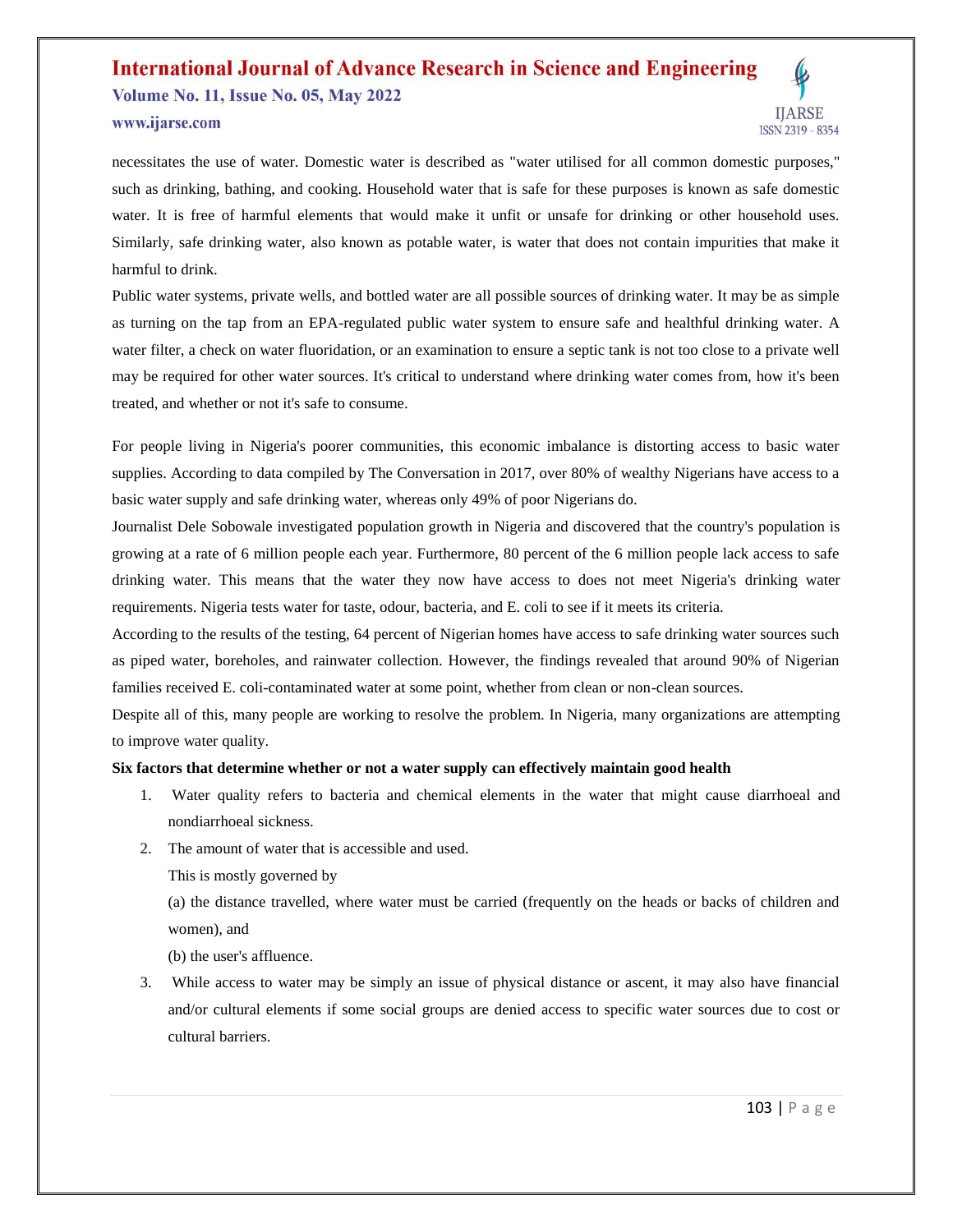**Volume No. 11, Issue No. 05, May 2022** www.ijarse.com



4. Water supply reliability, both unimproved and improved Many Asian towns, for example, only provide piped water for a few hours per day or a few days per week, while many unimproved rural waters supply routinely dry up.

5. The price of water to the consumer. This is reflected by the cash tariff paid to a utility or provider, or the time and health penalty incurred by the user in the case of unimproved water supplies.

6. The end user's ease of management. Users in urban utility-managed supplies simply pay a tariff; however, in rural areas of developing countries, users are required to have a significant role in operation, maintenance, and management.

### **WATER, DIARRHOEA, AND INFANT MORTALITY**

Investigations into the costs and health benefits of improving drinking water supplies in low-income countries have largely focused on how these changes alter the prevalence of acute infectious diarrhoea.

This focus is understandable considering that diarrhoeal disease is the second leading cause of death in developing nations (as measured by disability-adjusted life years [DALYs]), and poor-quality drinking water is a major cause of diarrhoea. The majority of the disease burden in underdeveloped nations is borne by young children; diarrhoea is responsible for 17% of all fatalities in children under the age of five.

It demonstrates that infant mortality is substantially linked with both GDP per capita and the share of the population lacking access to better water (p0.001 for both). In a multiple predictor variable regression, both measurements remain independent risk factors for infant death.

While this study cannot prove a direct causal association, because improved water services are likely to be followed by improvements in other services (such as sanitation), it is obvious that improved water services are associated with lower infant mortality in countries with similar GDP.



**Figure 1. Global association between national access to improved water source, GDP and infant mortality.**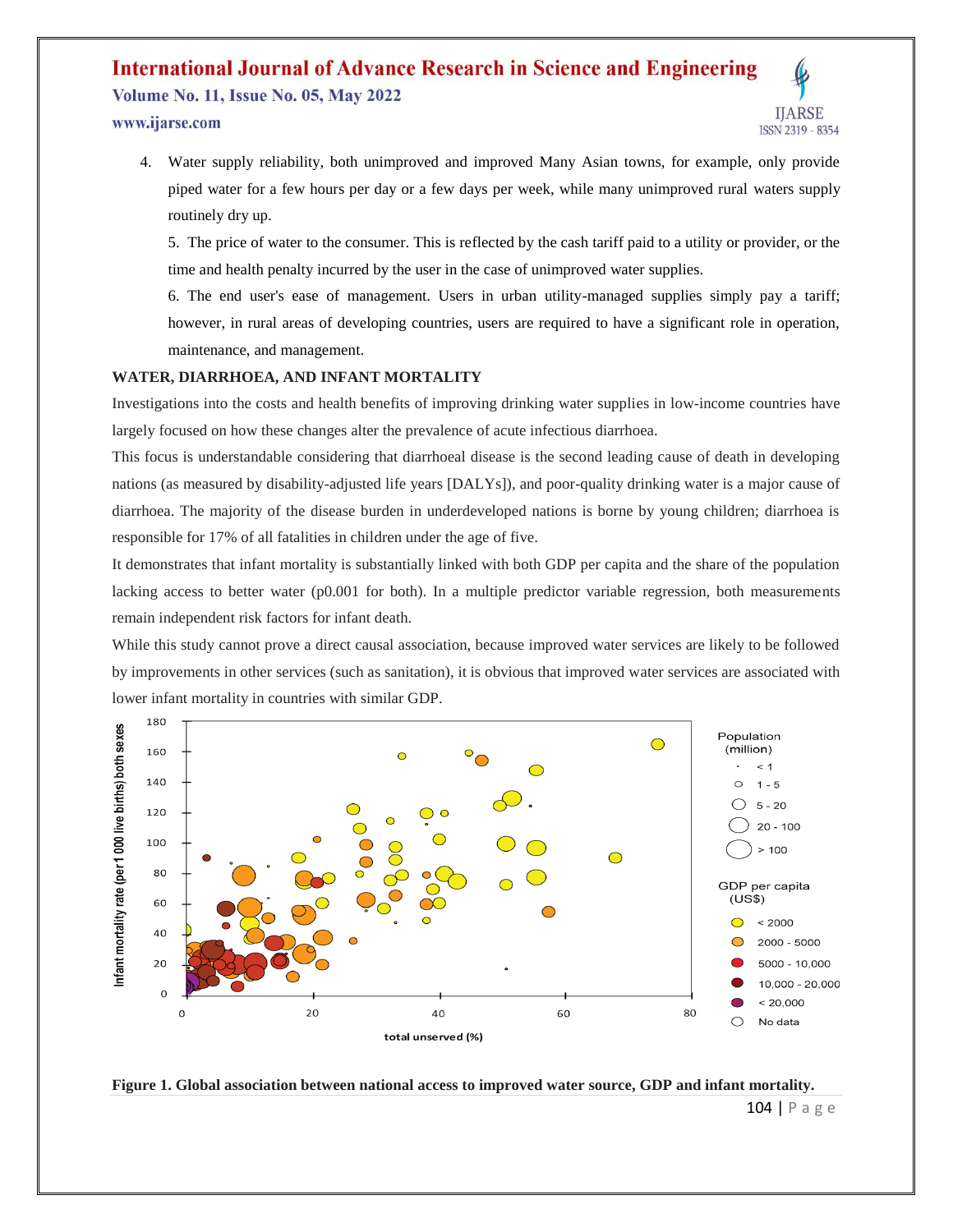**Volume No. 11, Issue No. 05, May 2022** 

### www.ijarse.com



Data sources [\[6\],](https://journals.plos.org/plosmedicine/article?id=10.1371/journal.pmed.1000361#pmed.1000361-JMP1)[\[20\]](https://journals.plos.org/plosmedicine/article?id=10.1371/journal.pmed.1000361#pmed.1000361-World1)[,\[66\].](https://journals.plos.org/plosmedicine/article?id=10.1371/journal.pmed.1000361#pmed.1000361-World3)

<https://doi.org/10.1371/journal.pmed.1000361.g001>



### **Figure 2. Association between national access to improved water source, GDP and infant mortality for Africa.** Data sources [\[6\],](https://journals.plos.org/plosmedicine/article?id=10.1371/journal.pmed.1000361#pmed.1000361-JMP1) [\[20\]](https://journals.plos.org/plosmedicine/article?id=10.1371/journal.pmed.1000361#pmed.1000361-World1), [66]. <https://doi.org/10.1371/journal.pmed.1000361.g002>

The focus on acute diarrhoea, on the other hand, almost definitely underestimates the illness burden caused by poor sanitation and water. Repeat or chronic diarrhoea, malnutrition, and poor educational and physical growth all have a strong association that can substantially hinder children's ability to realise their full potential. It has been suggested that if the chronic effects of diarrhoea are taken into account, the true global disease burden (and, as a result, the health benefits of water and sanitation interventions) would be about twice as high as current estimates, which are based solely on acute illness and mortality.

There is significant evidence that increasing access to safe drinking water reduces the risk of diarrhoea in children. However, there has been a vigorous dispute regarding the relative importance of water quantity and water quality in reducing the prevalence of diarrhoeal disease since the early 1980s, particularly after Esrey's studies in the late 1980s. Different emphases in water supply interventions have resulted from Esrey's and later workers' fairly divergent analyses, particularly in regard to the role of point-of-use household water treatment technology.

However, regardless of the intervention, current evidence suggests that even minor short-term failures in water delivery or treatment can substantially undermine many of the public health gains associated with better water supply.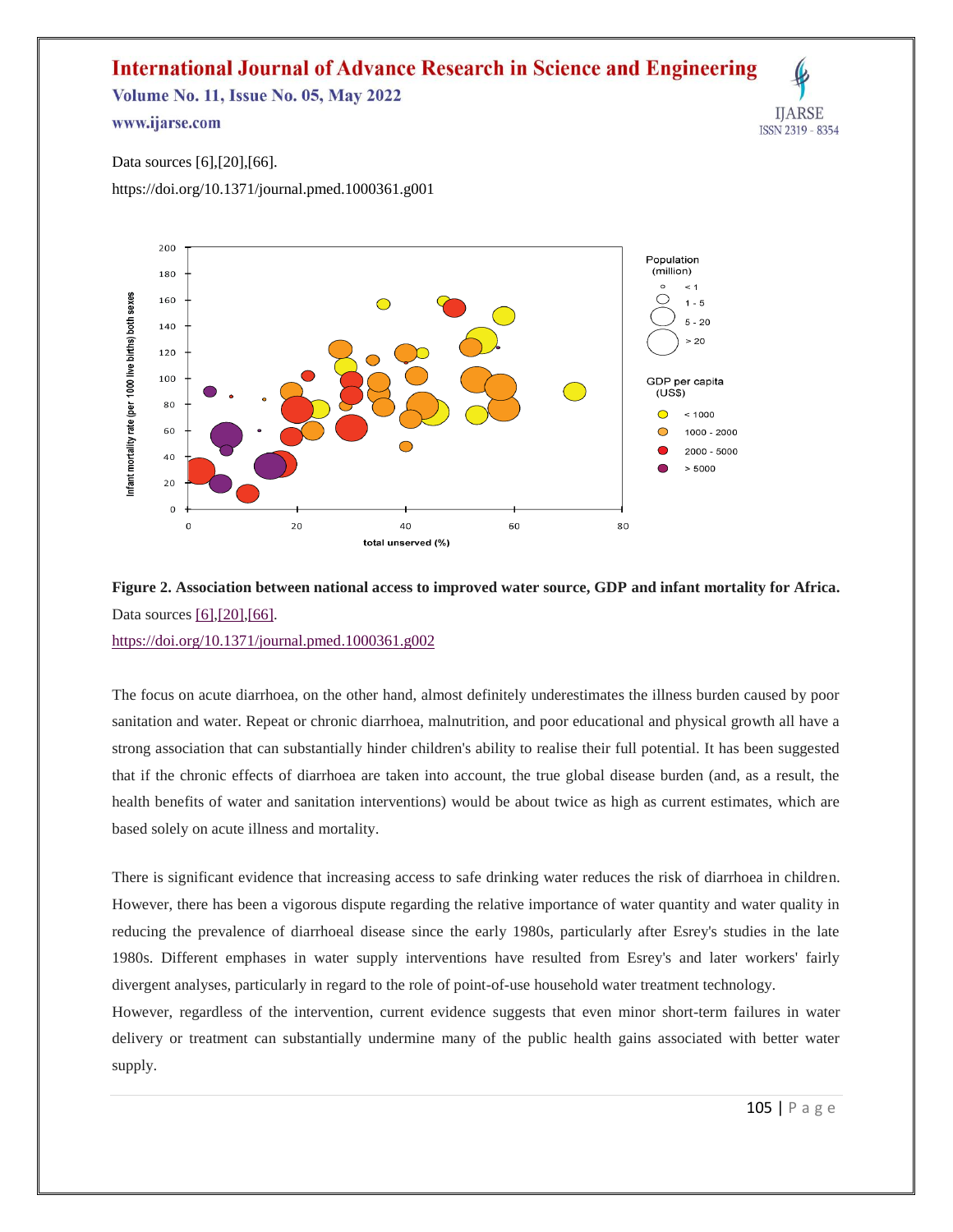**Volume No. 11, Issue No. 05, May 2022** www.ijarse.com



This research does not argue against attempting to enhance water quality, whether through community or household water treatment technology, but it does emphasise the critical need of building systems that will provide safe water in the long run.

### **INDIRECT LINKS BETWEEN WATER AND HEALTH**

There are numerous indirect benefits of enhanced safe water supply in addition to the direct health benefits. The close link between water and livelihoods in all locations and economies of the world, for example, has an indirect impact on health. Water shortages, whether for productive or residential purposes, have a direct detrimental impact on livelihoods in developing countries; in wealthy countries, prior investments in water infrastructure and the ability to invest more in the future boost water security and, arguably, prosperity.

Malnutrition can be caused indirectly by a lack of water. Several writers claim that investing in low-cost water gathering techniques, irrigation, and clean water supplies is a good way to boost food production while lowering infectious disease burden. Throughout Sub-Saharan Africa, there are numerous examples.

And in South Asia, where a little patch of irrigated land has transformed food security for the most disadvantaged households.

A study of child nutrition in central Kenya revealed significant evidence that irrigation contributed to higher calorie intake and reduced chronic malnutrition in children in otherwise comparable communities with and without irrigation. In research comparing families near and far from two dams in Burkina Faso, however, inconsistent results were discovered.

Finally, improvements in water supply are required for enhanced personal and household hygiene as well as the cleanliness of sanitary facilities. As a result, better water supply's direct health benefits are expected to be augmented by its indirect impacts on sanitation and cleanliness.

### **DELIVERING A BETTER WATER SUPPLY**

High-quality water is universally provided in wealthy countries, with substantial sums of money spent to ensure stable residential supplies. Improved water access is often provided in impoverished nations through communally maintained public water stations in rural regions and unreliable distribution systems in towns and cities.

Many water supply interventions in impoverished nations, unfortunately, do not last. Three villages in recent South African research with apparently better water supply had insufficient water because their wells had dried up or were unable to satisfy demand. Five more towns were without water on the day of the inspection, two due to a broken water pump, two due to a lack of funds to purchase diesel for the pump, and one due to the pump operator's illness.

This example highlights some of the difficulties that come with maintaining water delivery infrastructure over time. In Bangladesh, a study of water supply and arsenic mitigation devices indicated that only around 64% of the interventions were operational; other research suggest that about a third of hand pumps in Sub-Saharan Africa are inoperable.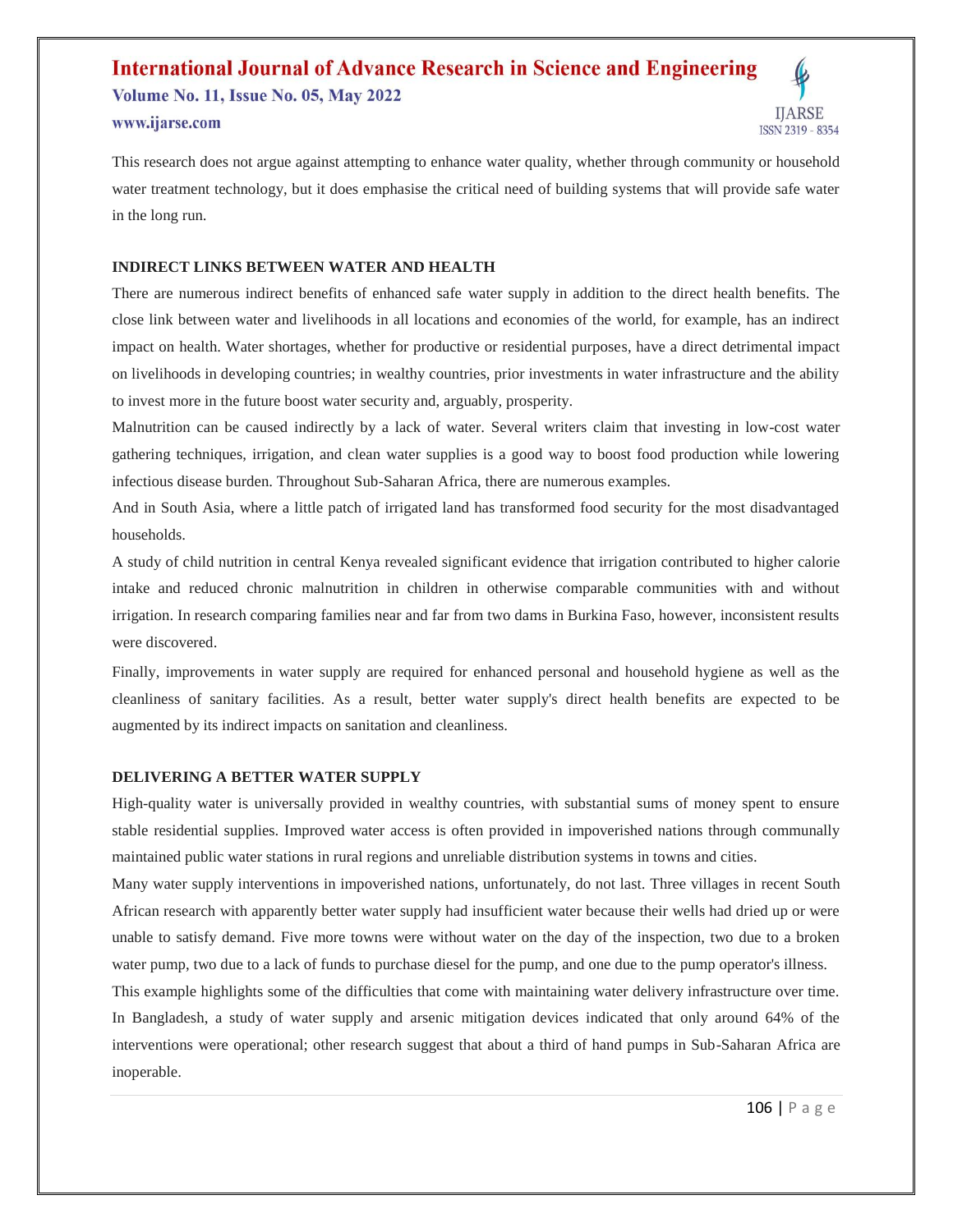## **International Journal of Advance Research in Science and Engineering Volume No. 11, Issue No. 05, May 2022** www.ijarse.com



Unfortunately, in low-income nations, payments recovered from improved water supply consumers are typically insufficient to cover the true operating costs of both rural and urban water supplies, causing systems to degrade or require significant subsidies. Finding ways to lower or distribute the costs of establishing home connections (in the case of urban piped supplies), devising microfinance instruments for rural user fees, and encouraging self-help and small enterprise-driven techniques are all possible approaches for enhancing revenue generation. Nonetheless, it must be acknowledged that the actual demand for better services exists. (represented as a willingness to pay) may not yet correspond to the level of service promoted by international targets such as the MDGs.

The role of self-help (self-supply) projects and small businesses in delivering enhanced and sustainable water services is becoming more widely recognised. Externally driven approaches (initiated by agencies other than water users and typically heavily subsidised); self-supply initiatives (driven by user demand); and enterprise-driven approaches (in which local private entities supply goods and services to governments, nongovernmental organisations (NGOs), and water users). The last two approaches, which might be combined, are considerably different from the traditional, externally directed approach. However, a high reliance on "private" (mainly shallow groundwater) sources, which are often poorly constructed and subject to pollution or failure during dry years, has serious health consequences.

Debates concerning private sector participation and public–private partnerships for improving water delivery services have created more heat than light during the last decade. There is little doubt that the private sector will not invest large sums to upgrade or expand water supply systems. However, this industry has always played a significant role in the provision of goods and services, as well as in consulting, supervision, and capacity-building.

These functions are unlikely to vanish, so we take a pragmatic approach to private sector involvement: the optimum arrangements are determined by the local circumstances.

WHO has advocated the concept of water safety plans in recent years (WSPs). Under the motto "managing drinking water quality from catchment to consumer," a WSP is a risk-based approach to public health achieved through water quality and watershed management techniques. Although the WSP technique is commonly used in urban piped supply systems, few attempts have been made to apply it in rural areas where distant water sources are the norm.

### **THE CHALLENGE**

In Nigeria, a lack of access to improved water and sanitation is a major contributor to high morbidity and mortality rates among children under the age of five. Waterborne diseases such as diarrhoea, which kills over 70,000 children under the age of five each year, are made more vulnerable by the use of contaminated drinking water and poor sanitation.

Poor access to appropriate water, sanitation, and hygiene (WASH) accounts for 73% of the diarrhoeal and enteric disease burden, which is carried disproportionately by poorer children. Children's frequent episodes of WASH-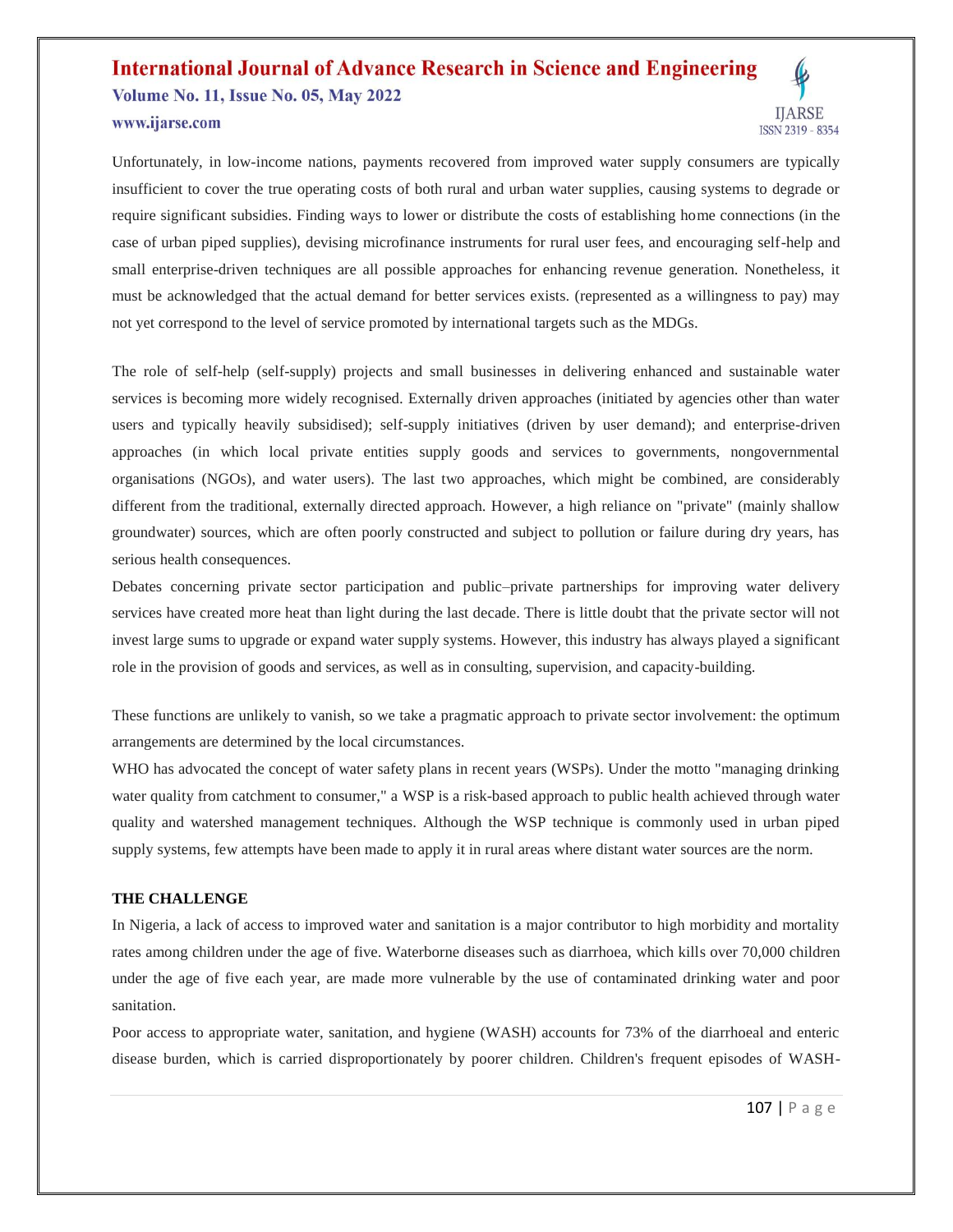## **International Journal of Advance Research in Science and Engineering Volume No. 11, Issue No. 05, May 2022** www.ijarse.com



related illness contribute to school absence and malnutrition. Only 26.5 percent of the population has access to improved drinking water and sanitation. Furthermore, 23.5 percent of the population defecates in public.

Getting to Sustainable Development Goal 6 by 2030 will take tremendous work. According to World Bank projections, Nigeria will need to treble its budget or spend at least 1.7 percent of its current GDP to WASH. The aspiration is largest in rural sanitation, where there is a 64.1 percent deficit in services. The sub-sector receives insufficient funding, and despite low family incomes, large household contributions are required to reduce open defecation.

### **STRATEGIES TO ACHIEVE AN IMPROVED WATER SUPPLY**

A constant and safe supply of water for drinking, cooking, and personal cleanliness is a requirement for good health. Inadequate water supply, whether due to poor access or quality, low reliability, high expense, or management complexity, is linked to serious health hazards. The poorest nations, as well as the poorest households within nations, bear the brunt of these health risks. Water is essential for sanitation and hygiene, as well as supporting livelihoods, nutrition, and economic growth.

Although the worldwide MDG objective for water supply is expected to be met, many hundreds of millions of people will still be without appropriate water. Furthermore, in Sub-Saharan Africa, the targets are exceedingly unlikely to be met. Lack of progress in expanding water supply services is partly due to high population growth rates in low-income nations, insufficient investment (despite the small amounts required), and weak governance. Existing water supplies frequently fail owing to insufficient financial and management arrangements for operation and maintenance, as well as a mismatch between technology, the water environment, and users' ability to maintain systems. As a result, urban and rural water delivery infrastructures are underperforming or damaged, resulting in continued poor health.

While developing countries' health systems are not directly responsible for improving this condition, poor water supplies inflict a major burden of disease on their populations, and it is these populations, as well as their national health systems, that bear the costs of diarrhoea and other diseases. As a result, health professionals should join other sectors (infrastructure, education, and economic growth) in calling for reform.

However, it is evident that there are many unknowns about how to improve public health through water supply improvements. More and better research, particularly larger and longer double-blinded randomised controlled studies evaluating the health effects of water supply and quality changes at the community and home level, is urgently required.

However, it is equally evident that action must not be delayed until the results of such studies. We now know enough about the value of improved water supply, sanitation, and hygiene in terms of health to consider universal access to these services a pressing necessity.